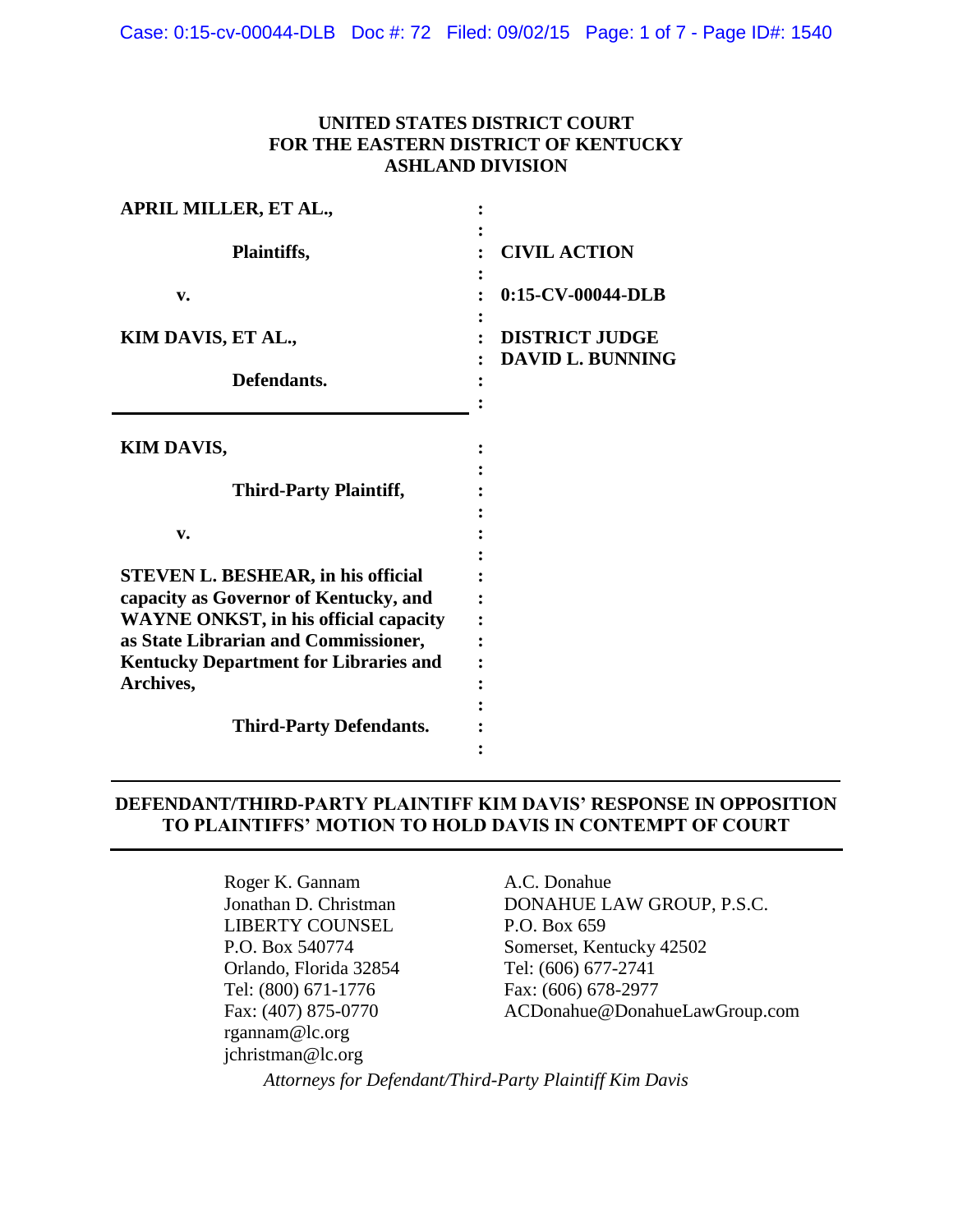#### Case: 0:15-cv-00044-DLB Doc #: 72 Filed: 09/02/15 Page: 2 of 7 - Page ID#: 1541

Defendant/Third-Party Plaintiff Kim Davis ("Davis"), by and through her undersigned counsel, respectfully submits this Response in Opposition to Plaintiffs' Motion to Hold Davis in Contempt of Court (D.E. 67)<sup>1</sup>. Plaintiffs' contempt motion should be denied for several reasons.

First, Davis should not be held in contempt because she "is *presently* unable to comply with the court's order" enjoining her to authorize SSM licenses bearing her name. *See Elec. Workers Pension Trust Fund of Local Union #58 v. Gary's Elec. Serv. Co.*, 340 F.3d 373, 379 (6th Cir. 2003) (emphasis in original); *see also U.S. v. Rylander*, 460 U.S. 752, 757 (1983) ("[w]here compliance is impossible, neither the moving party nor the court has any reason to proceed with the civil contempt action."); *Tate v. Frey*, 673 F. Supp. 880, 883 (W.D. Ky. 1987) ("The court's power to impose coercive civil contempt is limited by an individual's ability to comply with the court's coercive order. A party may defend against a contempt by showing that his compliance is factually impossible.") (internal citation omitted). To prove the impossibility defense to contempt, a person "must show categorically and in detail why he or she is unable to comply with the court's order." *Elec. Workers*, 340 F.3d at 379 (citation omitted). In the case at bar, Davis is unable to comply with the August 12, 2015 order ("Injunction") because it irreparably and irreversibly violates her conscience by directing her to authorize and issue SSM licenses bearing her name and approval. Testimony from Davis, and multiple prior filings in this Court, which are incorporated by reference here (*see* D.E. 29, 34, 39-1, 45-1), provide the evidentiary support for her inability to comply with the Injunction, which is on appeal to the Sixth Circuit, docketed at Case No. 15-5880.

Second, Davis should not be held in contempt because it will violate her due process rights. *See Consolidation Coal Co. v. Local Union No. 1784, United Mine Workers*, 514 F.2d 763, 765

 $\overline{a}$ 

<sup>1</sup> Davis respectfully objects to the five-page limit imposed on this Opposition, *see* D.E. 69, because it needlessly deprives Davis of a meaningful opportunity to present argument and law on weighty issues, and because Plaintiffs, the movants, were not similarly constrained.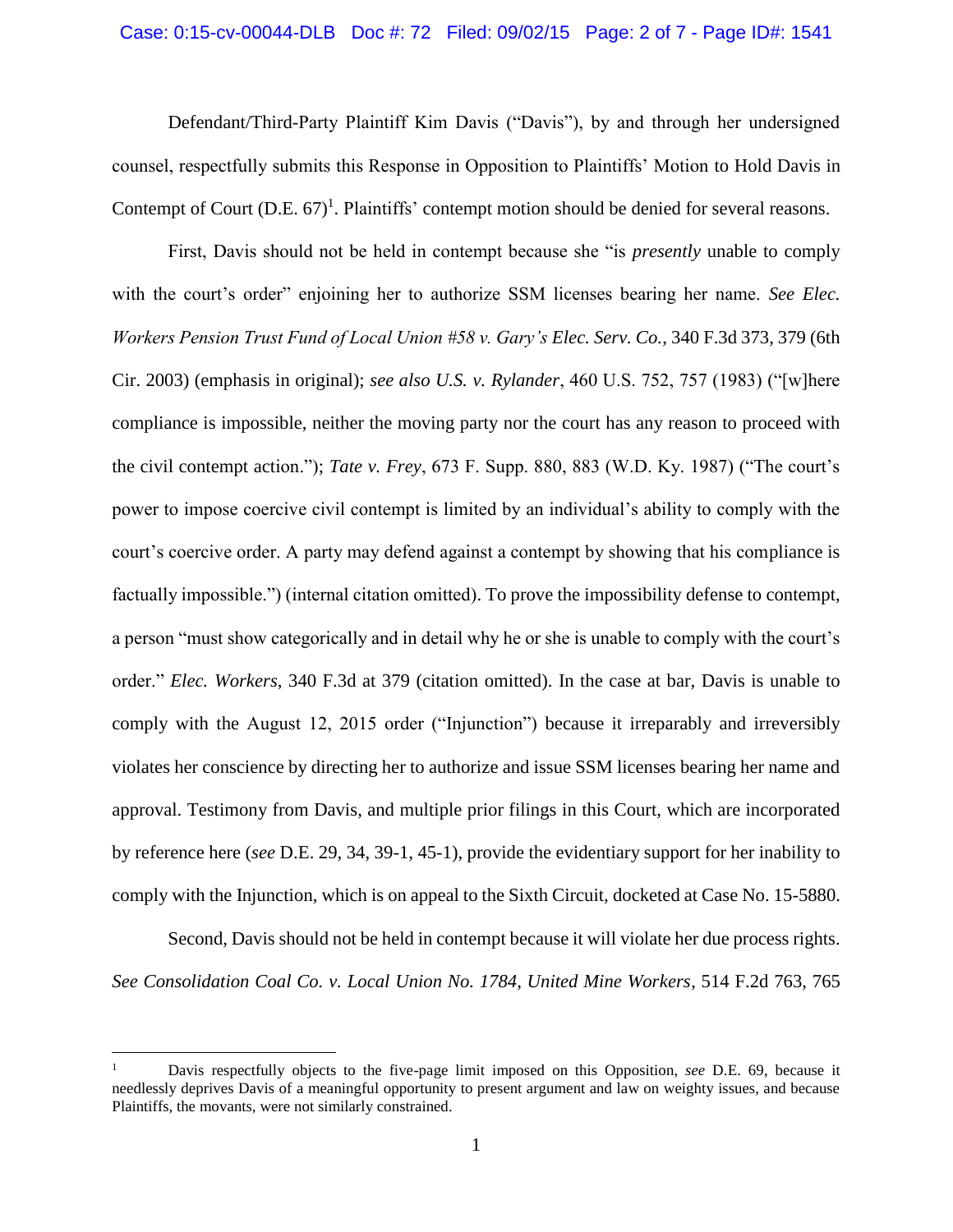(6th Cir. 1975). As part of her defense to Plaintiffs' claims against her, Davis has raised in this action individual claims against the Kentucky Governor and KDLA Commissioner. *See* D.E. 34, 39. These rights and claims were asserted **before this Court entered its Injunction on August 12, 2015**, and they are necessarily intertwined with the rights and claims asserted by Plaintiffs against Davis. However, after acknowledging such rights, *see* D.E. 43 at 19, n. 9, this Court refused to consider them against Gov. Beshear, effectively denying preliminary injunctive relief (D.E. 58)—an order that is now also on appeal, docketed at Case No. 15-5961. Moreover, after Plaintiffs filed their contempt motion, they also filed a motion to purportedly "clarify" or "modify" the Injunction, *see* D.E. 68, evidencing thereby that the terms of the Injunction are *still being litigated* by the parties in this Court, and at the Sixth Circuit.<sup>2</sup> To enter contempt sanctions when this Court refused to permit Davis the opportunity to vindicate her individual rights and claims against Gov. Beshear, and while the terms and validity of the Injunction continue to be actively litigated, fails to provide the "procedural safeguards afforded by the due process clause" for contempt proceedings. *N.L.R.B. v. Cincinnati Bronze, Inc.*, 829 F.2d 585, 589 (6th Cir. 1987).

The fact that the Injunction is directed at Davis in her official capacity does not alleviate these due process concerns. The official capacity designation requires an individual person to occupy the office. That individual (Davis) has asserted individual rights that demand procedural safeguards and an impartial hearing. That full hearing has been effectively denied by this Court, and entering contempt without that hearing will only compound that prior error. It is not as if Kim Davis the individual stops existing while Kim Davis is performing her duties as Rowan County clerk. Moreover, Plaintiffs **sued Davis in her individual capacity** seeking punitive damages from her personally. By suing her individually, Plaintiffs concede the relevancy of Davis in her

 $\overline{c}$ 

<sup>2</sup> Davis intends to file a written opposition to this motion in accordance with the Local Rules.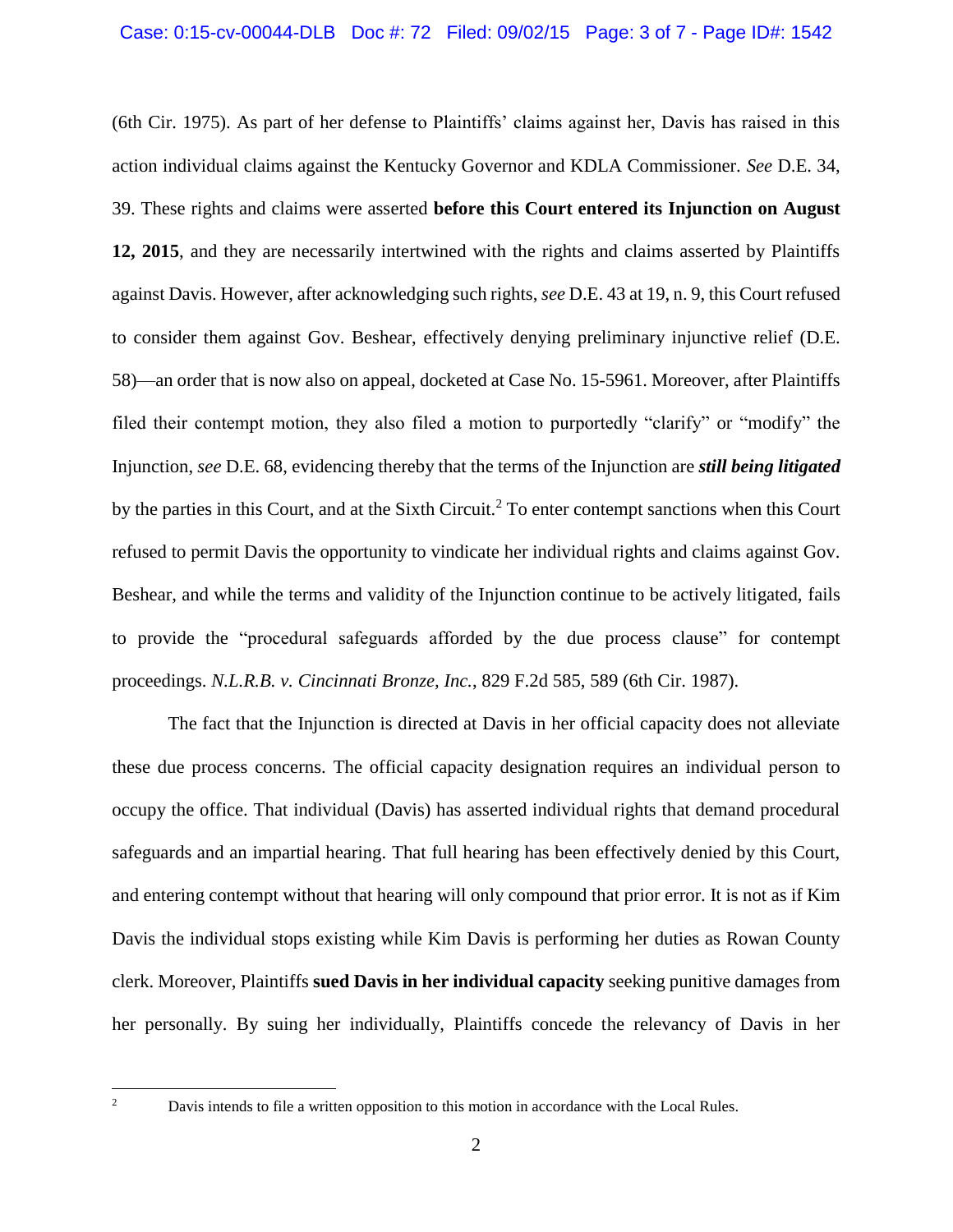#### Case: 0:15-cv-00044-DLB Doc #: 72 Filed: 09/02/15 Page: 4 of 7 - Page ID#: 1543

individual capacity as the person occupying the office of Rowan County clerk. Not only that, Plaintiffs' contempt motion was filed against "Defendant Kim Davis" (not limited to her official capacity), and their proposed order requests that "Kim Davis" the person be held in contempt. Further, the injunctive relief Plaintiffs obtained against Davis in her official capacity (the issuance of a marriage license) necessarily implicates Davis in her individual capacity because of her personal involvement in the act of authorizing and participating in a marriage license. Lastly, Davis in her official capacity has an obligation to comply with all constitutional norms, protections, and obligations that affect individual persons—including her own individual capacity. It is thus an untenable judicial construct and fiction to claim that the individual conscience, religious, and speech protections afforded Davis are of no consequence to her official capacity conduct.

Third, Plaintiffs' request for contempt must be denied to the extent it seeks criminal contempt sanctions against Davis. Specifically, Plaintiffs request this Court to "impose financial **penalties** sufficiently serious and increasingly onerous" upon Davis. *See* D.E. 67, at 7 (emphasis added).<sup>3</sup> "[C]riminal penalties may not be imposed on someone who has not been afforded the protections that the Constitution requires of such criminal proceedings." *Hicks v. Feiock*, 485 U.S. 624, 632 (1988). Davis has not been afforded all of the requisite constitutional protections for those facing criminal allegations and she therefore specifically demands herein and does not waive any and all rights of those accused of crimes, including but not limited to her right to a jury trial.

Fourth, any contempt order issued by this Court, which will substantially burden Davis' religious exercise for the same reasons she is unable to comply with the Injunction, must satisfy the strict scrutiny analysis required by the federal Religious Freedom Restoration Act, 42 U.S.C.

 $\overline{a}$ 

Plaintiffs also erroneously state that "Defendant Davis continues to collect compensation from the Commonwealth for duties she fails to perform." *See* D.E. 67 at 7. Davis and her office receive no money for marriage licenses from anyone, including the Commonwealth, if no licenses are issued; as such, her office is fee-based and every dollar generated is from services rendered. *See* D.E. 26, Hr'g Tr. (7/20/15), Davis Direct, at 25:5-10, 26:7-13.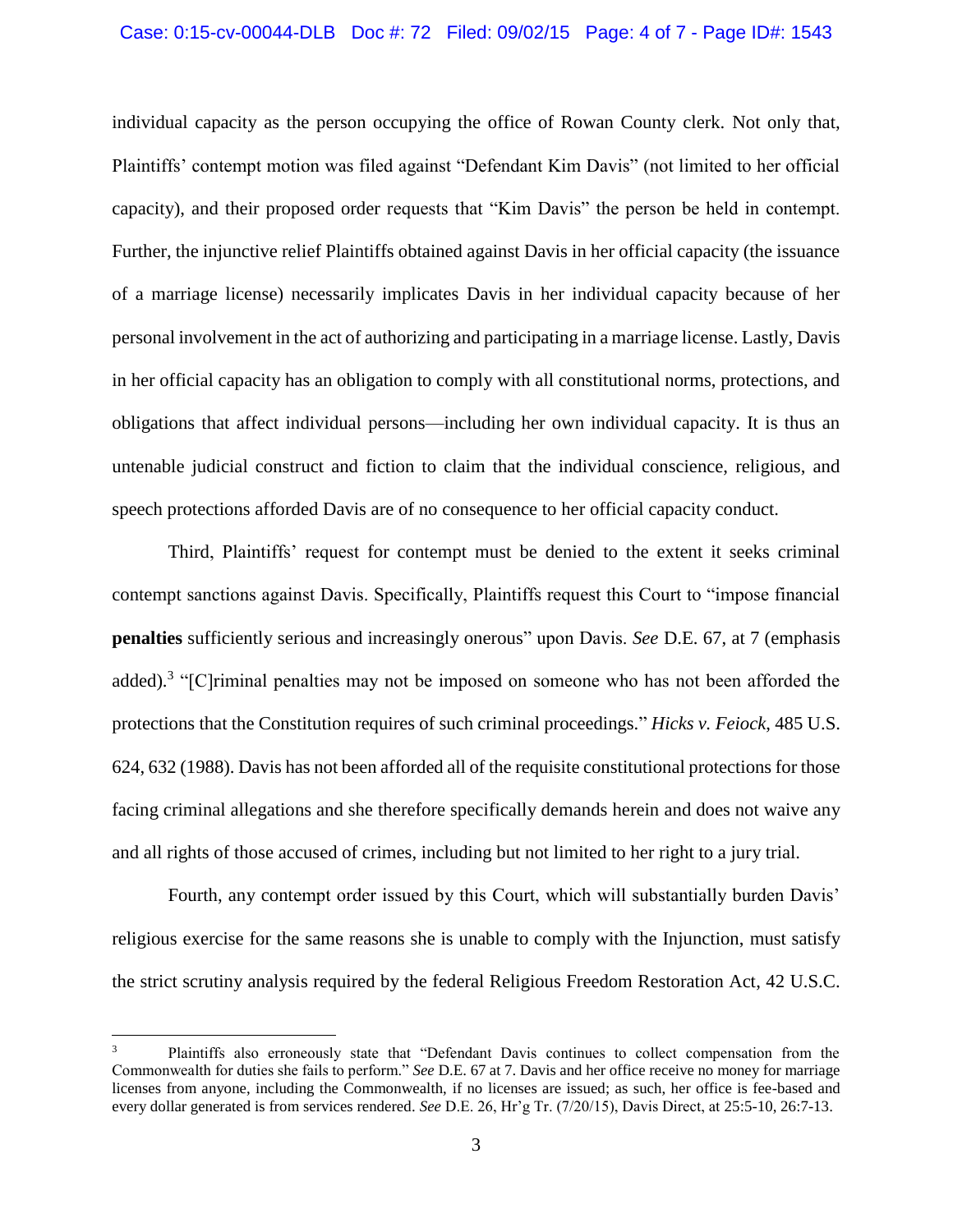### Case: 0:15-cv-00044-DLB Doc #: 72 Filed: 09/02/15 Page: 5 of 7 - Page ID#: 1544

§§ 2000bb-1 *et seq*.. The federal RFRA may be asserted "as a claim or a defense in a judicial proceeding," including any contempt proceedings. *See* 42 U.S.C. § 2000bb-1(c); *see also U.S. v. Ali*, 682 F.3d 705, 709-11 (8th Cir. 2012) (vacating contempt sanction by federal judge for failure to evaluate whether court order violated RFRA).

Fifth, "[t]he wand of contempt should be waved only in rare situations," *Madison Capital Co., LLC v. Smith*, No. 07-27, 2010 WL 812870, at \*6 (E.D. Ky. Mar. 4, 2010), and that wand is not appropriately waved where a panoply of less restrictive alternatives are available that (1) provide Plaintiffs with marriage licenses in Rowan County but (2) do not substantially burden Davis' undisputed "honest conviction" and sincerely-held religious beliefs that make it impossible for her to authorize the SSM licenses, including:

- Providing an opt-out or exemption to the Kentucky marriage licensing scheme (as exists for the Kentucky fish and wildlife licensing scheme), KY. REV. STAT. § 150.195, and as other states, such as North Carolina, have enacted, *see*, *e.g.*, N.C. GEN. STAT. § 51-5.5 (permitting recusal of officials from "issuing" lawful marriage licenses "based upon any sincerely held religious objection");
- Deputizing a neighboring county clerk (or some other person) to issue Kentucky marriage licenses in Rowan County;
- Modifying the prescribed Kentucky marriage license form to remove the multiple references to Davis' name, and thus to remove the personal nature of the authorization that Davis must provide on the current form<sup>4</sup>; or
- Distributing Kentucky marriage licenses at the state-level through an online or other state-wide licensing scheme, such as through the Department of Vital Statistics<sup>5</sup>;
- Deeming Davis "absent" for purposes of issuing SSM licenses, based upon her moral and religious inability to issue them, and allowing those licenses to be issued

 $\overline{a}$ 

<sup>4</sup> The Kentucky County Clerks Association have made a similar proposal. *See* Ky. County Clerks Association will propose removing clerks' names from marriage licenses in upcoming session, CN2.COM, Aug. 26, 2015. In fact, Atty. Gen. Conway said he is "fine" with that proposal. *See* Jack Conway says he's fine with proposal to remove names of county clerks from marriage licenses, LEXINGTON HERALD-LEADER, Aug. 28, 2015.

<sup>5</sup> A bill for the next general session of the Kentucky legislature proposes to move marriage licensing and recording duties from county clerks to the state registrar of vital statistics. *See* An Act Related to Marriage and Making an Appropriation Therefor, Ky. House Bill 154 (2016 Reg. Sess.).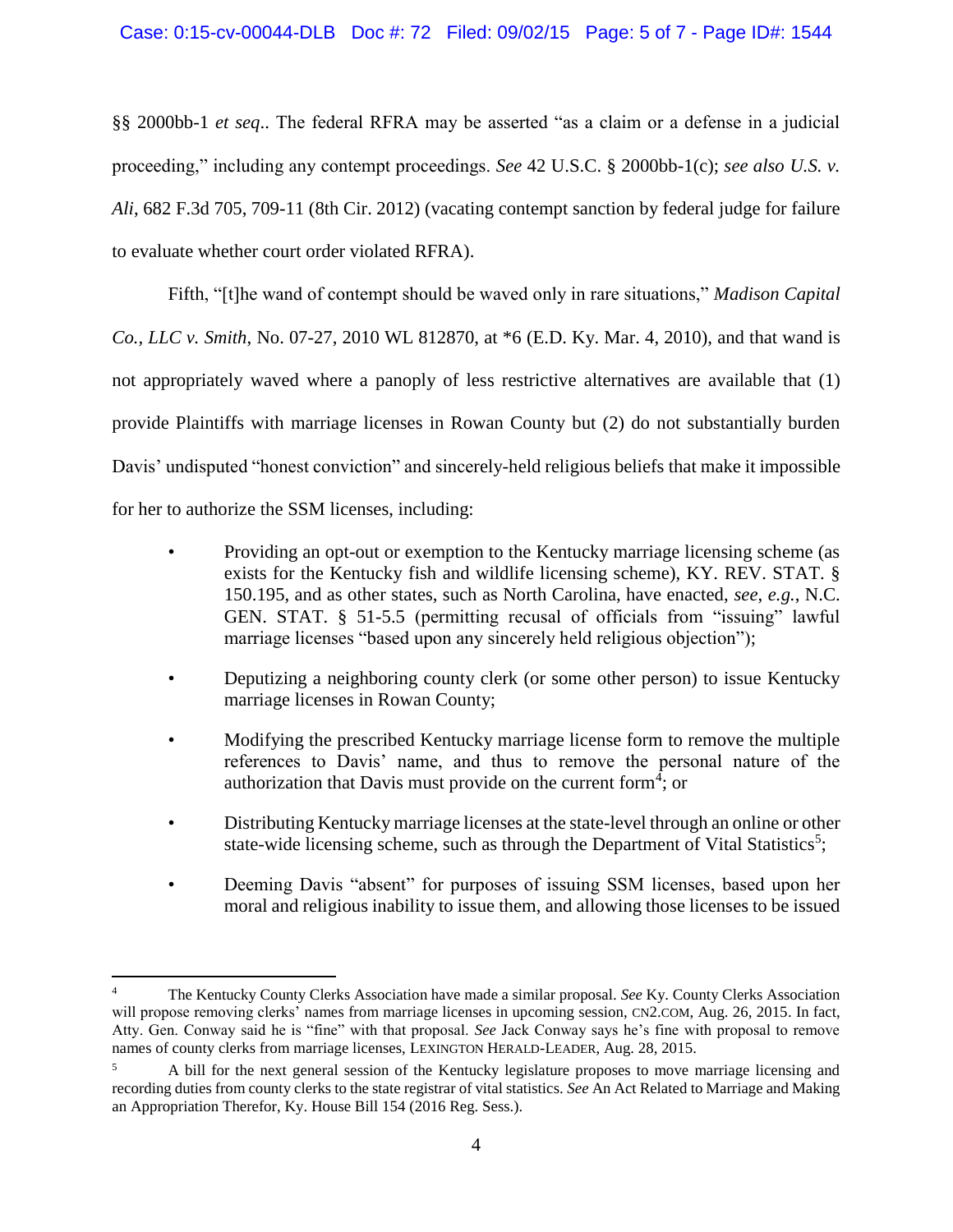by the chief executive of Rowan County, as specifically authorized by Kentucky law, see KY. REV. STAT. § 402.240;

• Legislatively addressing Kentucky's entire marriage licensing scheme post-*Obergefell*, whether immediately by calling a special legislative session or in three months in the next regular legislative session.

 Finally, any contempt finding in this matter is premature and improperly intrusive and invasive into state affairs. *See Milliken v. Bradley*, 433 U.S. 267, 280-81 (1977) ("[T]he federal courts in devising a remedy take into account the interests of state and local authorities in managing their own affairs, consistent with the Constitution."); *see also Spallone v. U.S.*, 493 U.S. 265, 276 (1990); *Kendrick v. Bland*, 740 F.2d 432 (6th Cir. 1984). The *Obergefell v. Hodges* decision from the Supreme Court, 135 S.Ct. 2584 (2015), which held Kentucky's natural and democraticallyenacted marriage law unconstitutional, effectively obliterated Kentucky marriage law by redefining its foundational terms. Leading Kentucky legislators from both parties in both houses uniformly agree that the legislature needs to address the entire marriage scheme in light of *Obergefell*, but also agree that Davis' religious beliefs should be (and can be) accommodated.<sup>6</sup> Both gubernatorial candidates in Kentucky have indicated an intent to support county clerks' individual rights.<sup>7</sup>

 For all the foregoing reasons, and those to be raised at the September 3, 2015 hearing in this matter, Plaintiffs' Motion to Hold Davis in Contempt of Court should be denied.

DATED: September 2, 2015 Respectfully submitted:

 $\overline{a}$ 

/s/ Jonathan D. Christman Jonathan D. Christman *One of the Attorneys for Defendant/Third-Party Plaintiff Kim Davis*

<sup>6</sup> *See* August 24, 2015 Roundtable Discussion, video *available at* http://www ket.org/public-affairs/legislatorspreview-election-2015/ (Senate President Robert Stivers, Senate Minority Floor Leader Ray Jones, House Speaker Greg Stumbo, and House Minority Floor Leader Jeff Hoover).

<sup>7</sup> *See* Bevin: Kentucky should stop issuing marriage licenses, Washington Times, July 10, 2015 (Republican candidate Matt Bevin stating that he will "protect[] religious freedoms" and Democrat candidate Atty. Gen. Conway stating that he will "allow county clerks some flexibility").